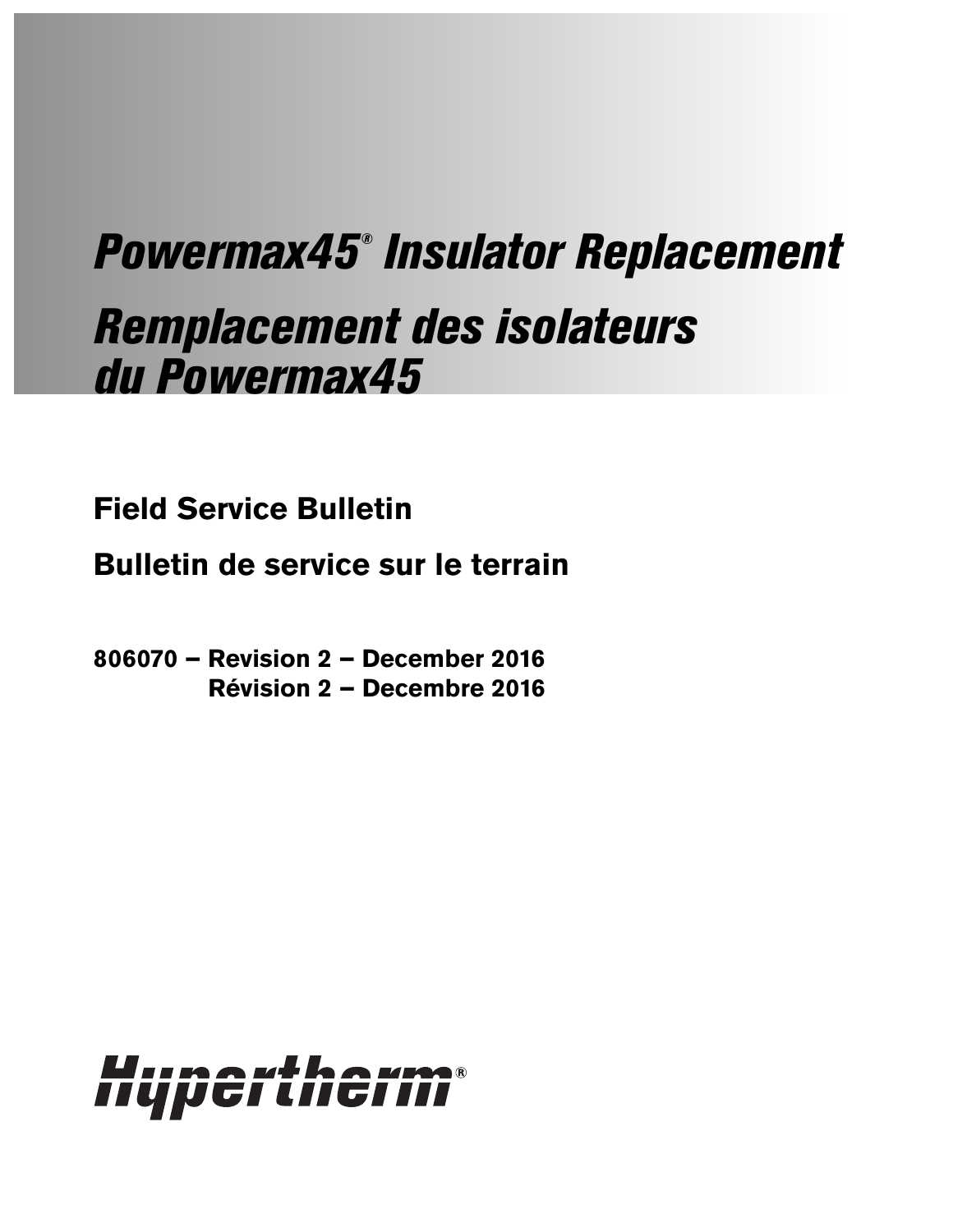#### Hypertherm Inc.

Etna Road, P.O. Box 5010 Hanover, NH 03755 USA 603-643-3441 Tel (Main Office) 603-643-5352 Fax (All Departments) info@hypertherm.com (Main Office Email)

#### 800-643-9878 Tel (Technical Service) technical.service@hypertherm.com (Technical Service Email)

800-737-2978 Tel (Customer Service) customer.service@hypertherm.com (Customer Service Email) 866-643-7711 Tel (Return Materials Authorization) 877-371-2876 Fax (Return Materials Authorization) return.materials@hypertherm.com (RMA email)

#### Hypertherm México, S.A. de C.V.

Avenida Toluca No. 444, Anexo 1, Colonia Olivar de los Padres Delegación Álvaro Obregón México, D.F. C.P. 01780 52 55 5681 8109 Tel 52 55 5683 2127 Fax Soporte.Tecnico@hypertherm.com (Technical Service Email)

#### Hypertherm Plasmatechnik GmbH

Sophie-Scholl-Platz 5 63452 Hanau Germany 00 800 33 24 97 37 Tel 00 800 49 73 73 29 Fax 31 (0) 165 596900 Tel (Technical Service) 00 800 4973 7843 Tel (Technical Service)

technicalservice.emea@hypertherm.com (Technical Service Email)

#### Hypertherm (Singapore) Pte Ltd.

82 Genting Lane Media Centre Annexe Block #A01-01 Singapore 349567, Republic of Singapore 65 6841 2489 Tel 65 6841 2490 Fax Marketing.asia@hypertherm.com (Marketing Email) TechSupportAPAC@hypertherm.com (Technical Service Email)

#### Hypertherm Japan Ltd.

Level 9, Edobori Center Building 2-1-1 Edobori, Nishi-ku Osaka 550-0002 Japan 81 6 6225 1183 Tel 81 6 6225 1184 Fax HTJapan.info@hypertherm.com (Main Office Email) TechSupportAPAC@hypertherm.com (Technical Service Email)

#### Hypertherm Europe B.V.

Vaartveld 9, 4704 SE Roosendaal, Nederland 31 165 596907 Tel 31 165 596901 Fax 31 165 596908 Tel (Marketing) 31 (0) 165 596900 Tel (Technical Service) 00 800 4973 7843 Tel (Technical Service)

technicalservice.emea@hypertherm.com (Technical Service Email)

#### Hypertherm (Shanghai) Trading Co., Ltd.

B301, 495 ShangZhong Road Shanghai, 200231 PR China 86-21-80231122 Tel 86-21-80231120 Fax 86-21-80231128 Tel (Technical Service) techsupport.china@hypertherm.com

(Technical Service Email)

## South America & Central America: Hypertherm Brasil Ltda.

Rua Bras Cubas, 231 – Jardim Maia Guarulhos, SP – Brasil CEP 07115-030 55 11 2409 2636 Tel tecnico.sa@hypertherm.com (Technical Service Email)

#### Hypertherm Korea Branch

#3904. APEC-ro 17. Heaundae-gu. Busan. Korea 48060 82 (0)51 747 0358 Tel 82 (0)51 701 0358 Fax Marketing.korea@hypertherm.com (Marketing Email) TechSupportAPAC@hypertherm.com (Technical Service Email)

#### Hypertherm Pty Limited

GPO Box 4836 Sydney NSW 2001, Australia 61 (0) 437 606 995 Tel 61 7 3219 9010 Fax au.sales@Hypertherm.com (Main Office Email) TechSupportAPAC@hypertherm.com (Technical Service Email)

#### Hypertherm (India) Thermal Cutting Pvt. Ltd

A-18 / B-1 Extension, Mohan Co-Operative Industrial Estate, Mathura Road, New Delhi 110044, India 91-11-40521201/ 2/ 3 Tel 91-11 40521204 Fax HTIndia.info@hypertherm.com (Main Office Email) TechSupportAPAC@hypertherm.com (Technical Service Email)

© 2016 Hypertherm Inc. All rights reserved. Tous droits réservés.

Powermax and Hypertherm are trademarks of Hypertherm Inc. and may be registered in the United States and/or other countries. All other trademarks are the property of their respective holders.

Powermax et Hypertherm sont des marques d'Hypertherm, Inc. qui peuvent être déposées aux États-Unis et/ou dans d'autres pays. Toutes les autres marques commerciales sont la propriété de leurs détenteurs respectifs.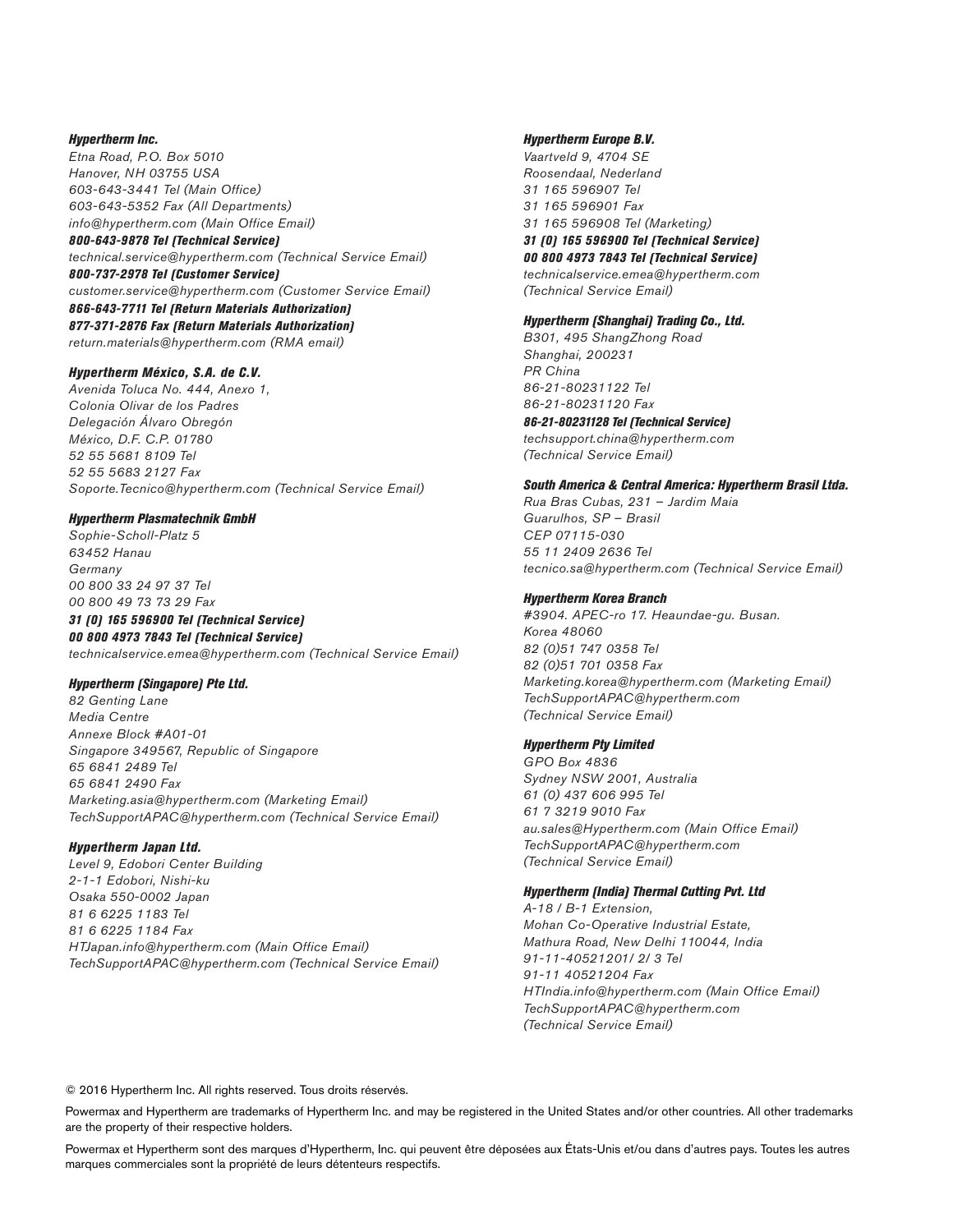

# **Introduction**

## **Purpose**

This field service bulletin describes the steps necessary to replace the insulators in the Powermax45.

## **Tools and materials needed**

■ Assorted Phillips<sup>®</sup> and TORX<sup>®</sup> screwdrivers

## **228279 Kit contents**

| Part number | <b>Description</b>         | Quantity |
|-------------|----------------------------|----------|
| 002535      | Insulator for power board  |          |
| 002536      | Insulator for power switch |          |
| 002538      | Insulator for PFC inductor |          |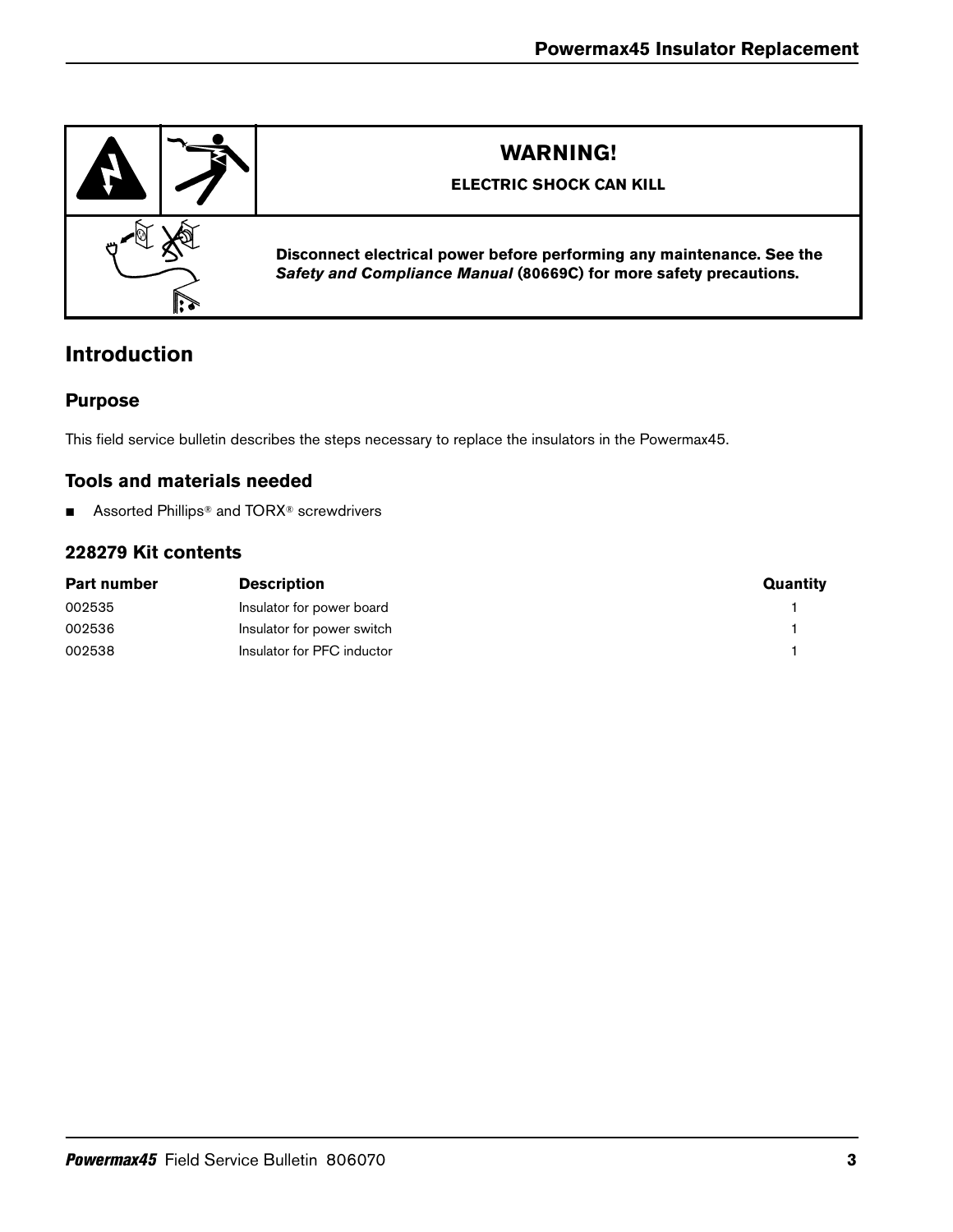# **Replace the insulators**

- 1. Turn OFF the power, disconnect the power cord, and disconnect the gas supply.
- 2. Remove the 2 screws from the handle on the top of the power supply. Tip the end panels back slightly so that you can get the edges of the handle out from underneath them. Lift the cover off the power supply.



## **CAUTION!**

**Static electricity can damage circuit boards. Use proper precautions when handling printed circuit boards.**

- **Store PC boards in anti-static containers.**
- **Wear a grounded wrist strap when handling PC boards.**
- 3. Remove the insulator that protects the power board.
- <span id="page-3-0"></span>4. Remove the insulator that covers the power switch.



- 5. Remove the insulator that surrounds the inductor near the machine torch interface.
- 6. Fold all 3 insulators along their perforated edges so the insulators resemble the illustrations.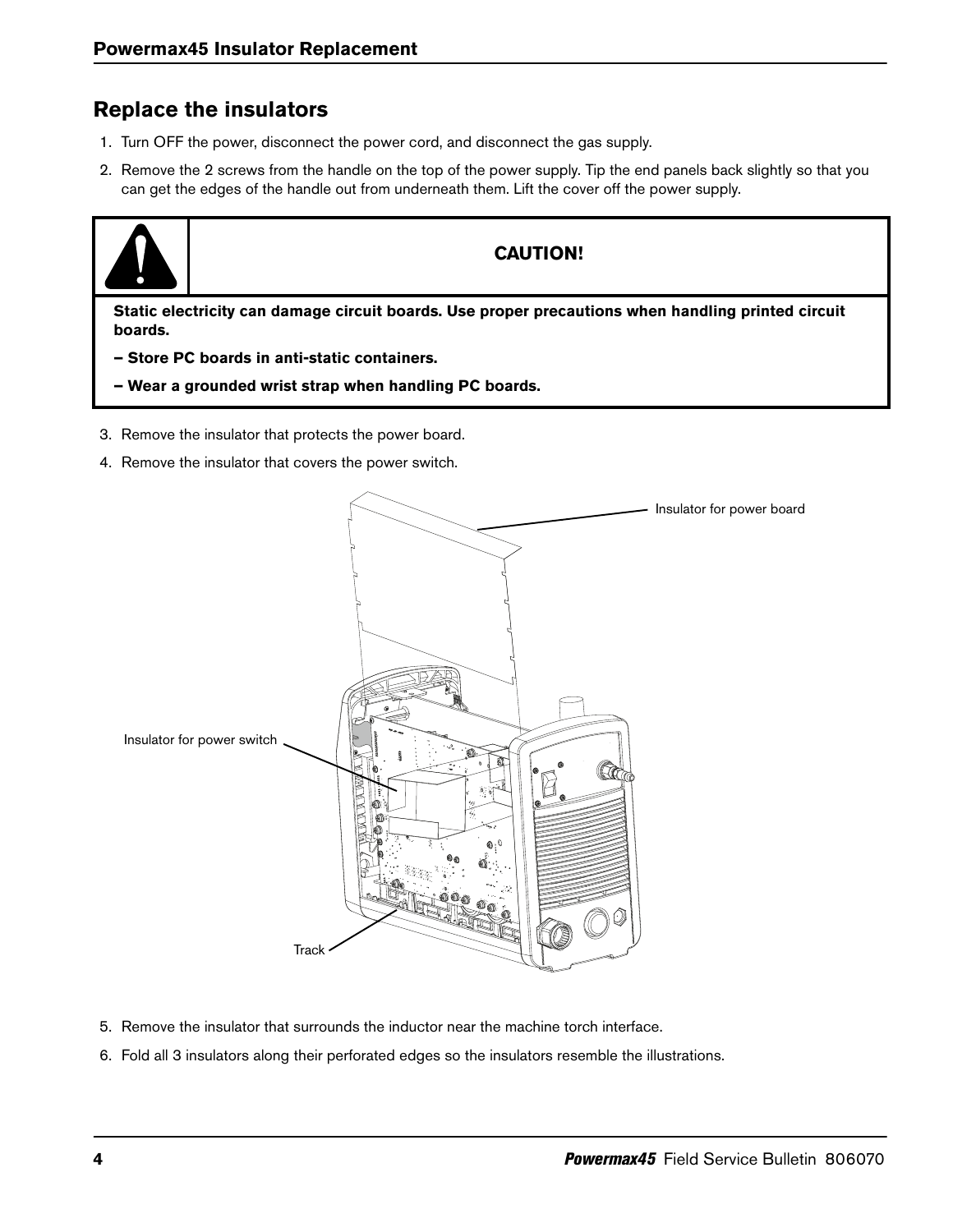- 7. Install the new power switch insulator as shown in the previous figure. If necessary, remove the 4 screws that attach the power switch to help you manipulate the insulator into position around the power switch. (Refer to the figure on [page 6.](#page-5-0))
- 8. Install the new inductor insulator as shown in the following figure.
- 9. Install the new power board insulator as shown in the figure on [page 4](#page-3-0). Slide the insulator into place with the bottom edge behind the track the power supply cover rests in. The notches on each edge of the insulator should align with the ribs on the inside of the end panels.



- 10. Being careful not to pinch any wires, slide the cover back onto the power supply. Make sure the bottom edges are in the tracks. Position the handle over the holes in the top of the cover, then use the 2 screws removed earlier to secure the cover.
- 11. Reconnect the gas supply and the electrical power.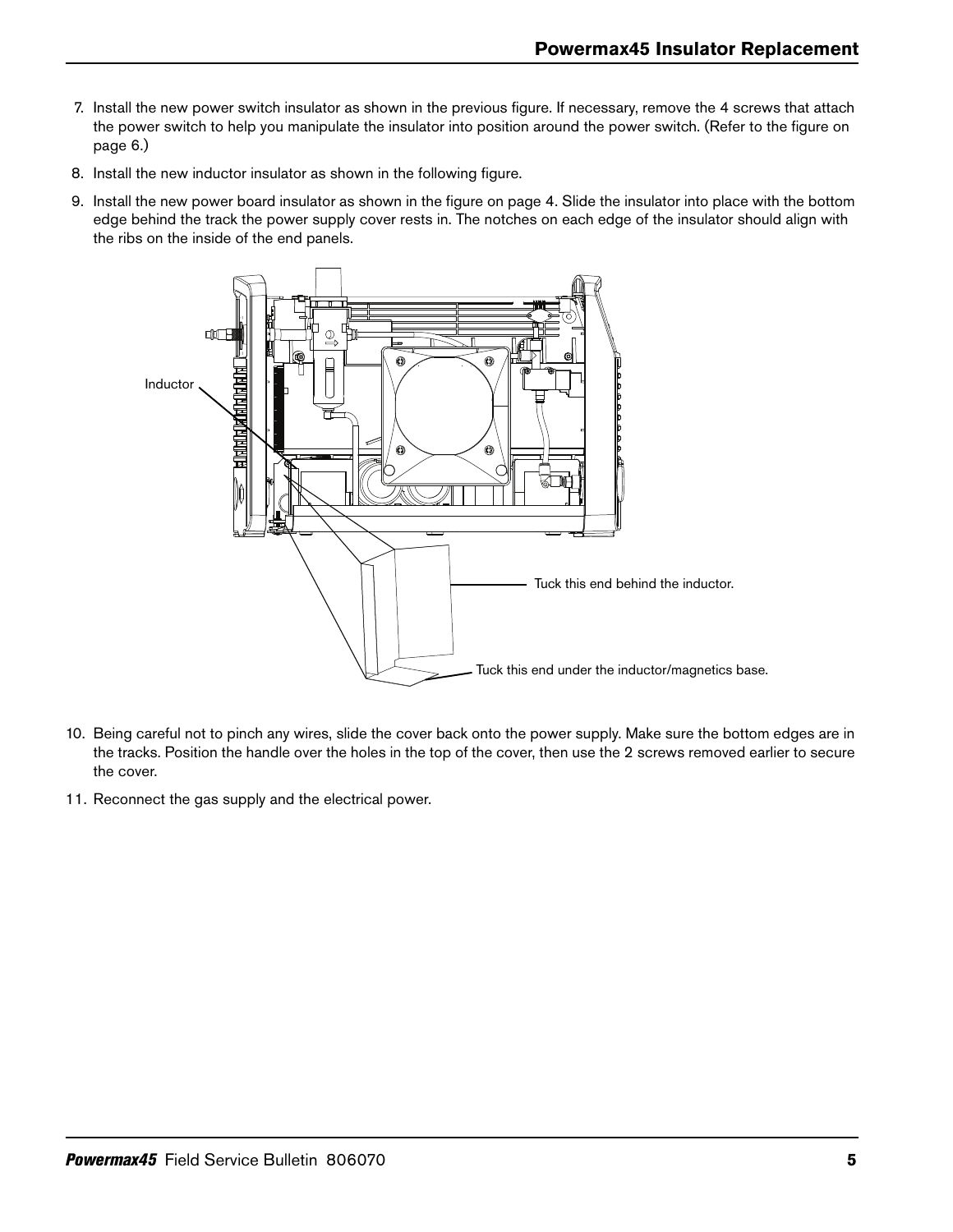## <span id="page-5-0"></span>**If you need to remove the power switch screws**

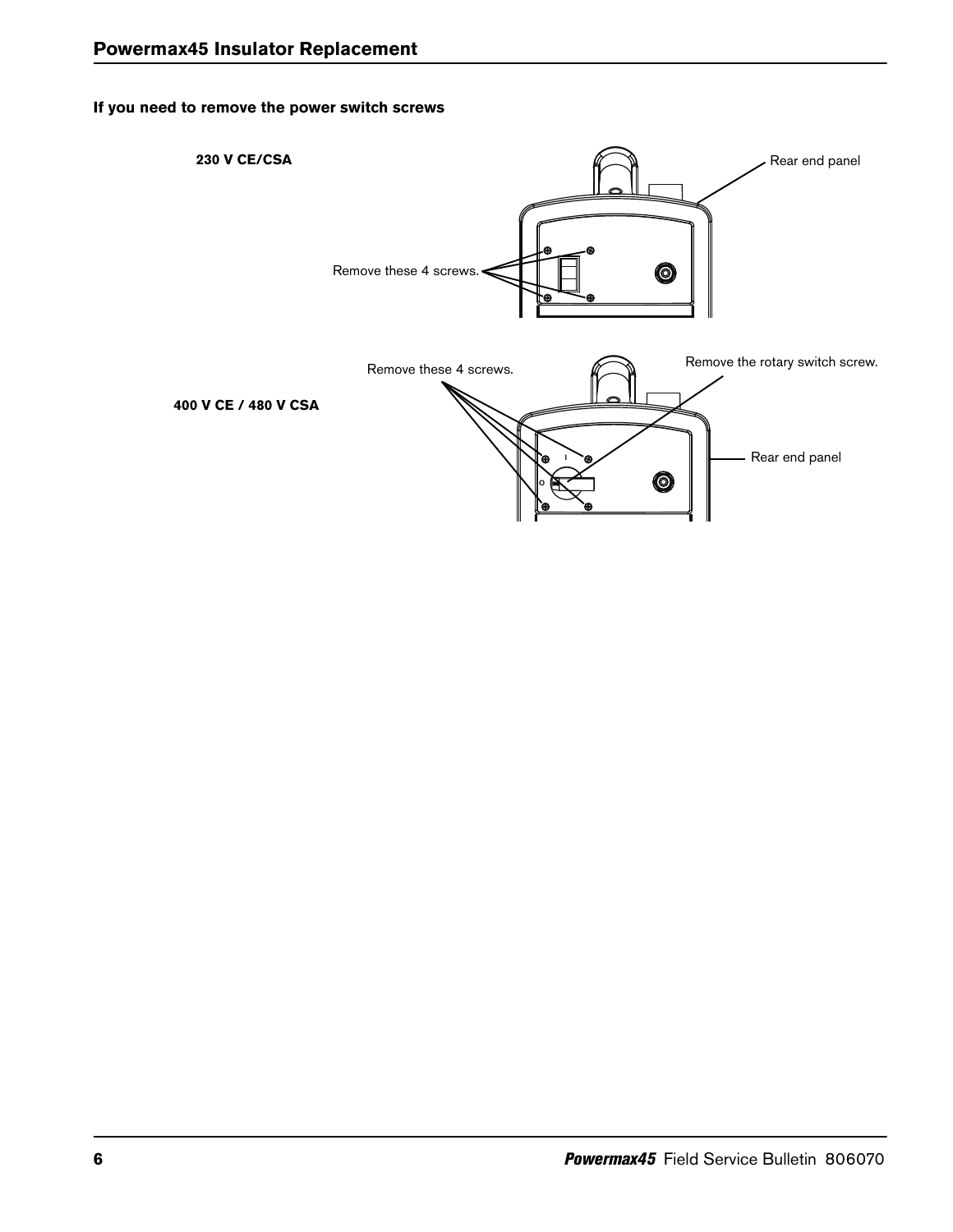

# **Introduction**

## **Objet**

Ce bulletin de service sur le terrain décrit les étapes nécessaires pour le remplacement des isolateurs du Powermax45.

## **Outils et matériel requis**

■ Tournevis Phillips<sup>®</sup> et TORX<sup>®</sup> assortis

## **Contenu du kit 228279**

| Numéro de référence | <b>Description</b>                         | Quantité |
|---------------------|--------------------------------------------|----------|
| 002535              | Isolateur du circuit imprimé               |          |
| 002536              | Isolateur de l'interrupteur d'alimentation |          |
| 002538              | Isolateur de l'inducteur PFC               |          |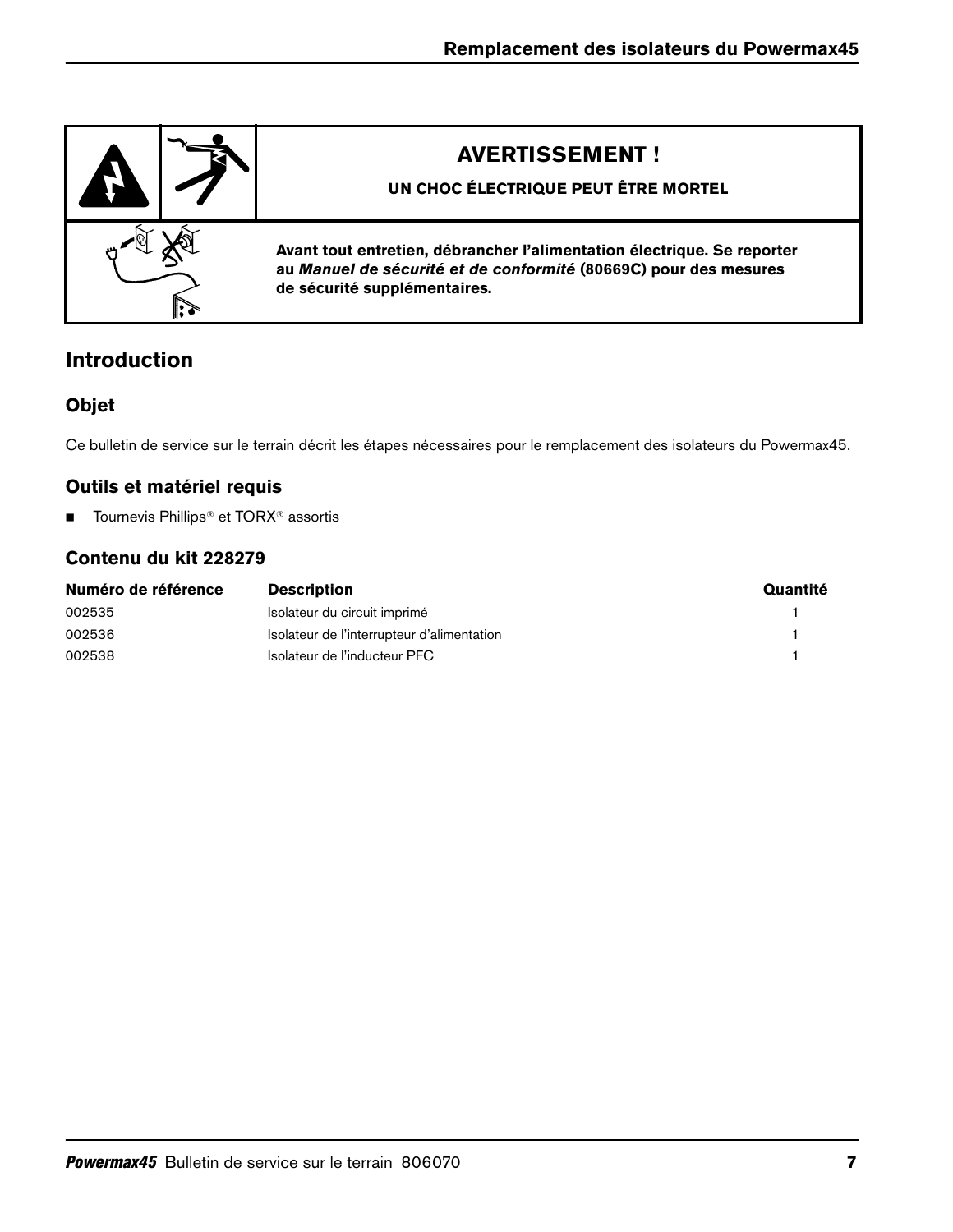# **Remplacement des isolateurs**

- 1. Couper l'alimentation (OFF), débrancher le cordon d'alimentation et débrancher l'alimentation en gaz.
- 2. Déposer les deux vis de la poignée située sur le dessus de la source de courant. Basculer légèrement les panneaux d'extrémité de façon à en extraire les bords de la poignée d'en dessous. Retirer le couvercle de la source de courant en le levant.



## **ATTENTION!**

**L'électricité statique peut endommager les cartes de circuits imprimés. Les précautions qui s'imposent doivent être respectées lors de la manipulation des cartes de circuits imprimés.**

- **Les cartes de circuits imprimés doivent être rangées dans des contenants antistatiques.**
- **L'utilisateur doit porter un bracelet antistatique lors de la manipulation des cartes de circuits imprimés.**
- 3. Déposer l'isolateur qui protège le circuit imprimé d'alimentation.
- <span id="page-7-0"></span>4. Déposer l'isolateur qui recouvre l'interrupteur d'alimentation.



- 5. Déposer l'isolateur qui entoure la bobine d'induction près de l'interface de la torche machine.
- 6. Plier les trois isolateurs le long de leurs bords perforés afin qu'ils soient comme sur les illustrations.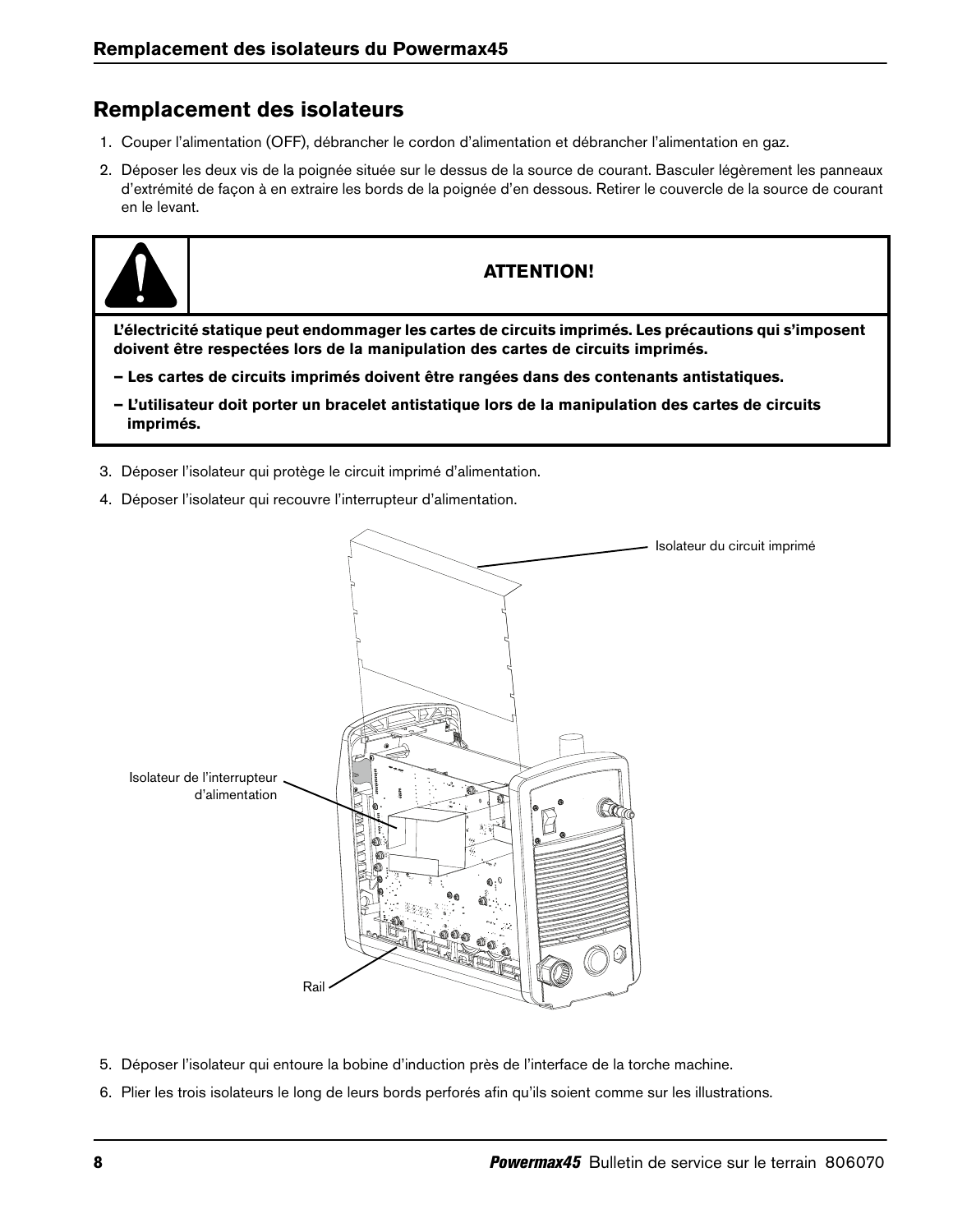- 7. Installer le nouvel isolateur de l'interrupteur d'alimentation tel qu'illustré à la figure précédente. Si nécessaire, déposer les quatre vis fixant l'interrupteur d'alimentation afin de vous faciliter la manipulation de l'isolateur en position près de l'interrupteur d'alimentation. (Se reporter au schéma [page 10](#page-9-0).)
- 8. Installer le nouvel isolateur de l'inducteur tel qu'illustré à la figure ci-dessous.
- 9. Installer le nouvel isolateur du circuit imprimé d'alimentation tel qu'illustré à la figure de la [page 8.](#page-7-0) Glisser l'isolateur en place, le bas derrière le rail sur lequel le couvercle de la source de courant repose. Les encoches de chaque bord de l'isolateur doivent s'aligner sur les encoches situées à l'intérieur des panneaux d'extrémité.



- 10. En prenant soin de ne pas pincer les fils, faire coulisser le couvercle sur la source de courant pour le remettre en place. S'assurer que les bords inférieurs sont dans les rails. Positionner la poignée sur les orifices de la partie supérieure du couvercle, puis utiliser les deux vis retirées auparavant pour fixer le couvercle.
- 11. Reconnecter l'alimentation électrique et l'alimentation en gaz.